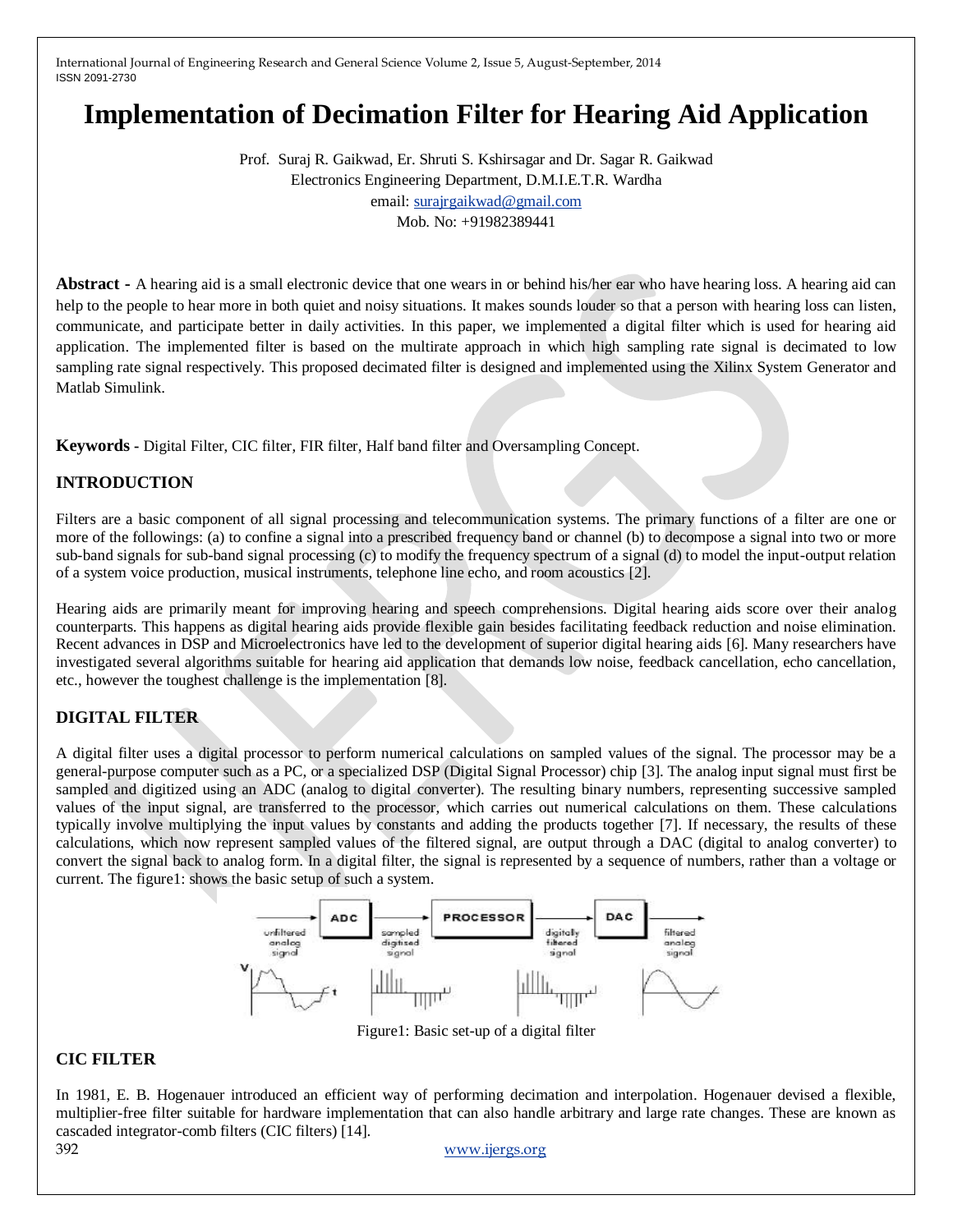The simplest CIC filter is composed of a comb stage and an integrator stage. The block diagram of three-stage CIC filter is shown in figure 2.



Fig: 2 (b) three Stage Interpolating CIC Filter

### **FIR FILTER**

In signal processing, a finite impulse response (FIR) filter is a filter whose impulse response (or response to any finite length input) is of *finite* duration, because it settles to zero in finite time.This is in contrast to infinite impulse response (IIR) filters, which may have internal feedback and may continue to respond indefinitely (usually decaying) [12]. The impulse response of an Nth-order discretetime FIR filter (i.e., with a Kronecker delta impulse input) lasts for  $N + 1$  samples, and then settles to zero. The non-recursive nature of FIR filter offers the opportunity to create implementation schemes which significantly improve the overall efficiency of the decimator.

We have designed and implemented a conventional comb-FIR-FIR decimation filter. FIR filters offer great control over filter shaping and linear phase performance with waveform retention over the pass band.

### **OVERSAMPLING CONCEPT**

In signal processing, oversampling is the process of sampling a signal with a sampling frequency significantly higher than the Nyquist frequency. Theoretically a bandwidth-limited signal can be perfectly reconstructed if sampled at or above the Nyquist frequency. Oversampling improves resolution, reduces noise and helps avoid aliasing and phase distortion by relaxing anti-aliasing filter performance requirements [3].

#### **IMPLEMENTATION OF CIC-FIR-FIR DECIMATION FILTER STRUCTURE**

The incoming oversampled signal at the rate of 1.28 MHz has to be down-sampled at the rate of 20 KHz. We have chosen passband frequency of 4 KHz because the human ear is sensitive to all the sounds within the range of 4 KHz. Figure 3 shows that the proposed decimation filter structure using CIC-FIR-FIR filter.



Fig. 3: Simulink model of CIC-FIR-FIR Decimation filter

This Simulink model of CIC-FIR-FIR Decimation filter is designed using Matlab Simulink and Xilinx System Generator. In this design, the incoming sampling rate is 1.28 MHz which is first down sampled by using Xilinx CIC filter and then two Xilinx DAFIR filters. These FIR filters are based on the "Distributed Arithmetic" principle, which results in less hardware and less power consumption compared to other decimation filters.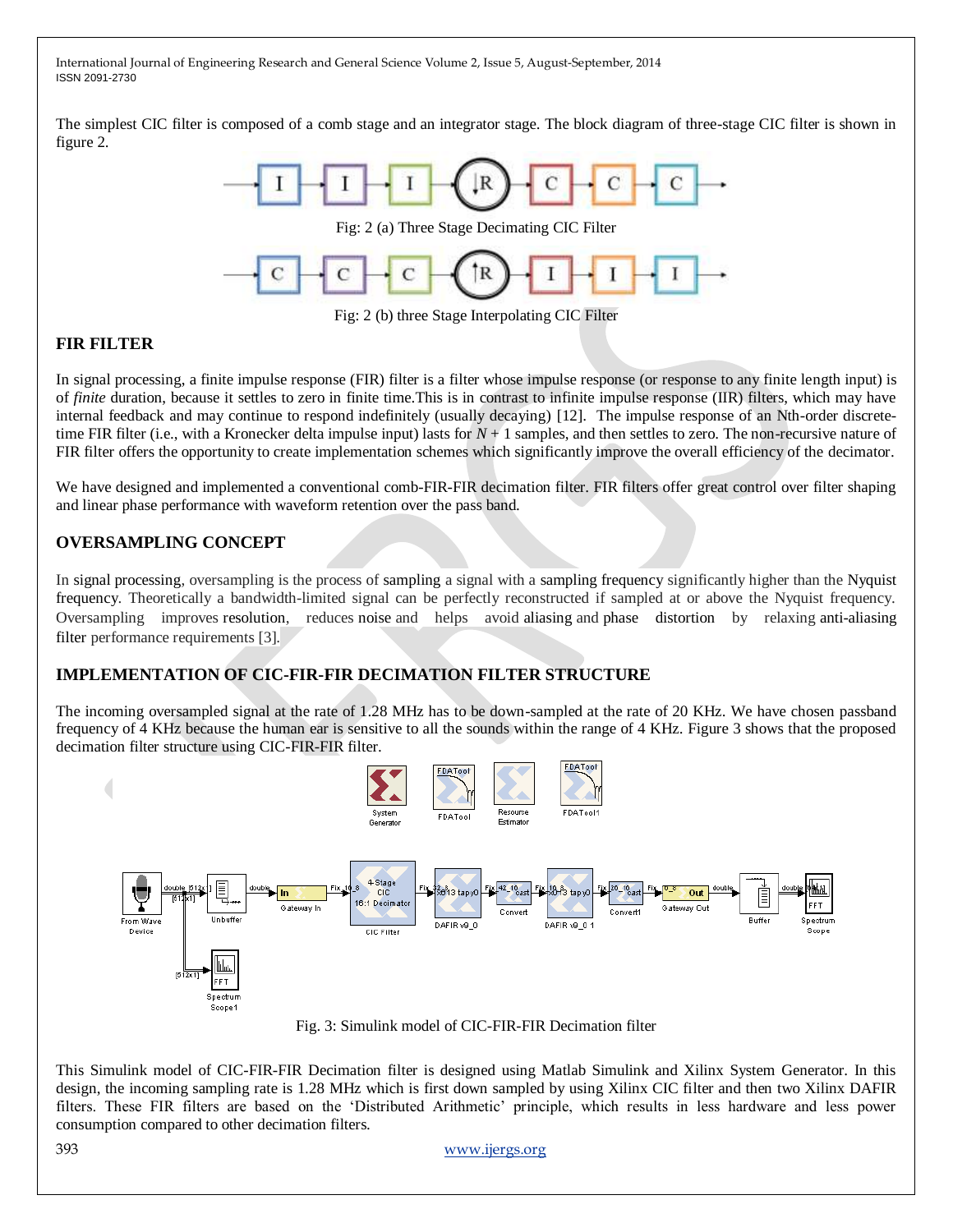The overall frequency specification of CIC filter is given in table 1.

| No. of Stages (N)         |          |
|---------------------------|----------|
| Sampling Frequency (Fs)   | 1.28 MHz |
| Decimation Factor (R)     | 16       |
| Bit gain $(G)$            | 65536    |
| No. of output bits (Bout) | 32       |
| Filter Gain (Gf)          |          |
| Scale Factor (S)          |          |

Table 1.Frequency specification of CIC filter



Fig. 4: Magnitude response of 4 stage CIC filter

Above figure shows that the magnitude response of 4 stage CIC filter in which the attenuation is obtained is about 48 dB. This magnitude response is plotted with  $N = 4$ ,  $R = 16$  and  $M = 1$ .

## **FIRST FIR FILTER DESIGN**

By considering the application requirements, FIR filter and IIR filter structures can be used to meet the design specifications. FIR filters offer great control over the filter shaping and linear phase performance with the waveform retention over the pass band. Due to its all-zero structure, the FIR filter has a linear phase response necessary for audio application, but at the expense of the high filter order. IIR filter can be designed with much smaller orders than the FIR filters at the expense of the nonlinear phase. It is very difficult to design a linear phase IIR filter. Thus, we have designed FIR filter as a compensation filter. The filter specification of this FIR filter is given in table 2.

| Sampling Frequency (Fs)       | 80 KHz |
|-------------------------------|--------|
| Passband Frequency (Fpass)    | 20 KHz |
| Stopband Frequency (Fstop)    | 35 KHz |
| Transition width $(\Delta f)$ | 0.1875 |
| Passband Attenuation (Apass)  | 1 dB   |
| Stopband Attenuation (Astop)  | 85 dB  |
| Filter Length (N)             | 12     |

Table 2: Filter specification of first FIR filter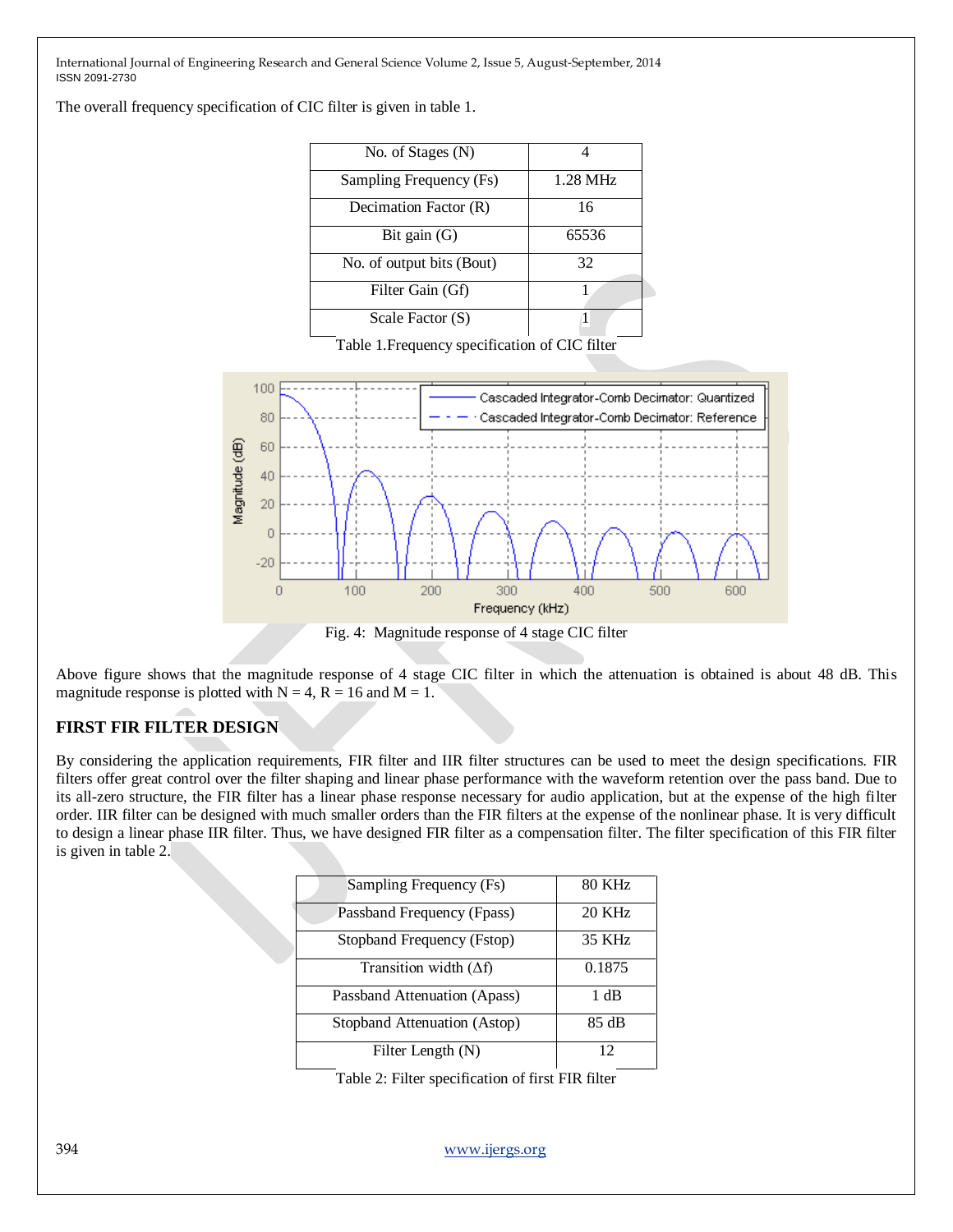

Above figure shows that the magnitude response of first FIR filter in which the stop band attenuation is obtained is about 85 dB. This magnitude response is plotted Fpass = 20 KHz and Fstop = 35 KHz.

### **SECOND FIR FILTER DESIGN**

An additional FIR filter is designed to push out of band undesired signals. The FIR filter is used in the last stage instead of a shaping filter for less power consumption because a shaping filter has more taps than an FIR filter. Second FIR filter is used as corrector filter that having passband of 4 KHz because the human ear is sensitive to all the sounds within the range of 4 KHz. From the frequency response of second FIR filter it can be seen that stop band attenuation of more than 100 dB is obtained which is suitable for this corrector filter. Filter specification of second filter is given in the table 3.

| Sampling Frequency (Fs)       | 40 KHz           |
|-------------------------------|------------------|
| Passband Frequency (Fpass)    | 4 KHz            |
| Stopband Frequency (Fstop)    | 15 KHz           |
| Transition width $(\Delta f)$ | 0.275            |
| Passband Attenuation (Apass)  | 1 dB             |
| Stopband Attenuation (Astop)  | $100 \text{ dB}$ |
| Filter Length (N)             | x                |

Table 3: Filter specification of second FIR filter



Fig: 6: Magnitude response of second FIR filter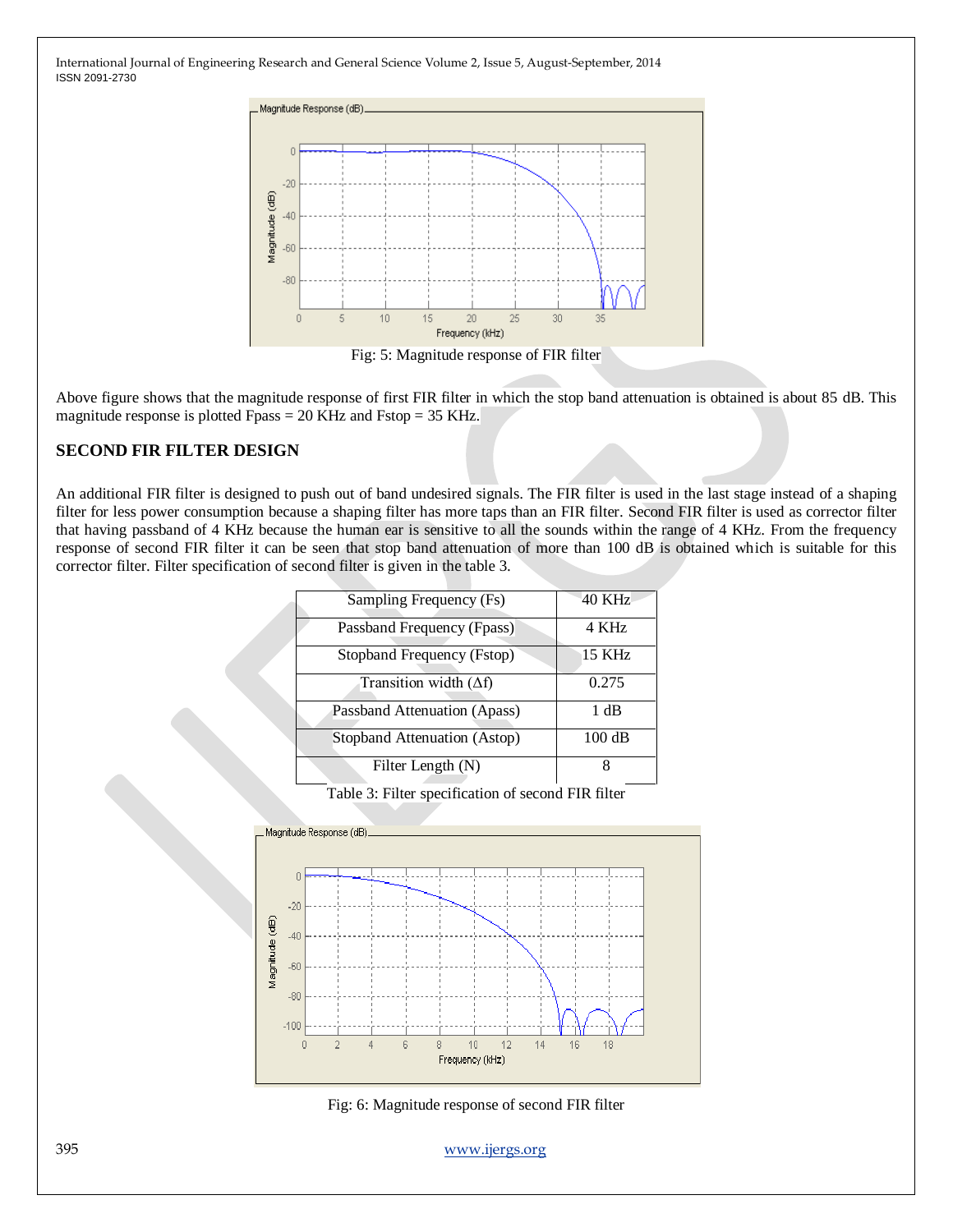Above figure shows that the magnitude response of second FIR filter in which the stop band attenuation is obtained is more than 100 dB. This magnitude response is plotted Fpass  $=$  4 KHz and Fstop  $=$  15 KHz.

# **CIC-HALF BAND FIR-FIR DECIMATION FILTER STRUCTURE**

This decimation filter is implemented by using CIC-Half band FIR-FIR filter and the block diagram of this filter is shown in fig. 6.8. The operation of this filter is very similar to the CIC-FIR-FIR filter. The incoming oversampled signal at the rate of 1.28 MHz has to be down-sampled at the rate of 20 KHz. We have chosen passband frequency of 4 KHz because the human ear is sensitive to all the sounds within the range of 4 KHz.

A half-band IIR filter can have fewer multipliers than the FIR filter for the same sharp cutoff specification. An IIR elliptic half-band filter when implemented as a parallel connection of two all-pass branches is an efficient solution. The main disadvantage of elliptic IIR filters is their very nonlinear phase response [9]. To overcome the phase distortion one can use optimization to design an IIR filter with an approximate linear phase response, or one can apply the double filtering with the block processing technique for real-time processing. For the appropriate usage of digital filter design software in half-band filter design, it is necessary to calculate the exact relations between the filter design parameters in advance and accurate method can be found in the FIR half-band filter.

We have designed a CIC-Half band FIR-FIR decimation filter using Matlab Simulink model and Xilinx system Generator for the same specification of CIC-FIR-FIR decimation filter and the designed Simulink model of CIC-Half band FIR-FIR filter shown in figure 7.



Fig. 7: Simulink model of CIC-Half band FIR-FIR Decimation filter

This Simulink model of CIC-Half band FIR-FIR Decimation filter is designed using Matlab Simulink and Xilinx System Generator. In this design, the incoming sampling rate is 1.28 MHz which is first down sampled by using Xilinx CIC filter and then two Xilinx DAFIR filters. In this case, first DAFIR filter is set as a half band FIR filter. These FIR filters are based on the "Distributed Arithmetic' principle, which results in less hardware and less power consumption compared to other decimation filters.



Fig: 8: Magnitude response of Half-band FIR filter